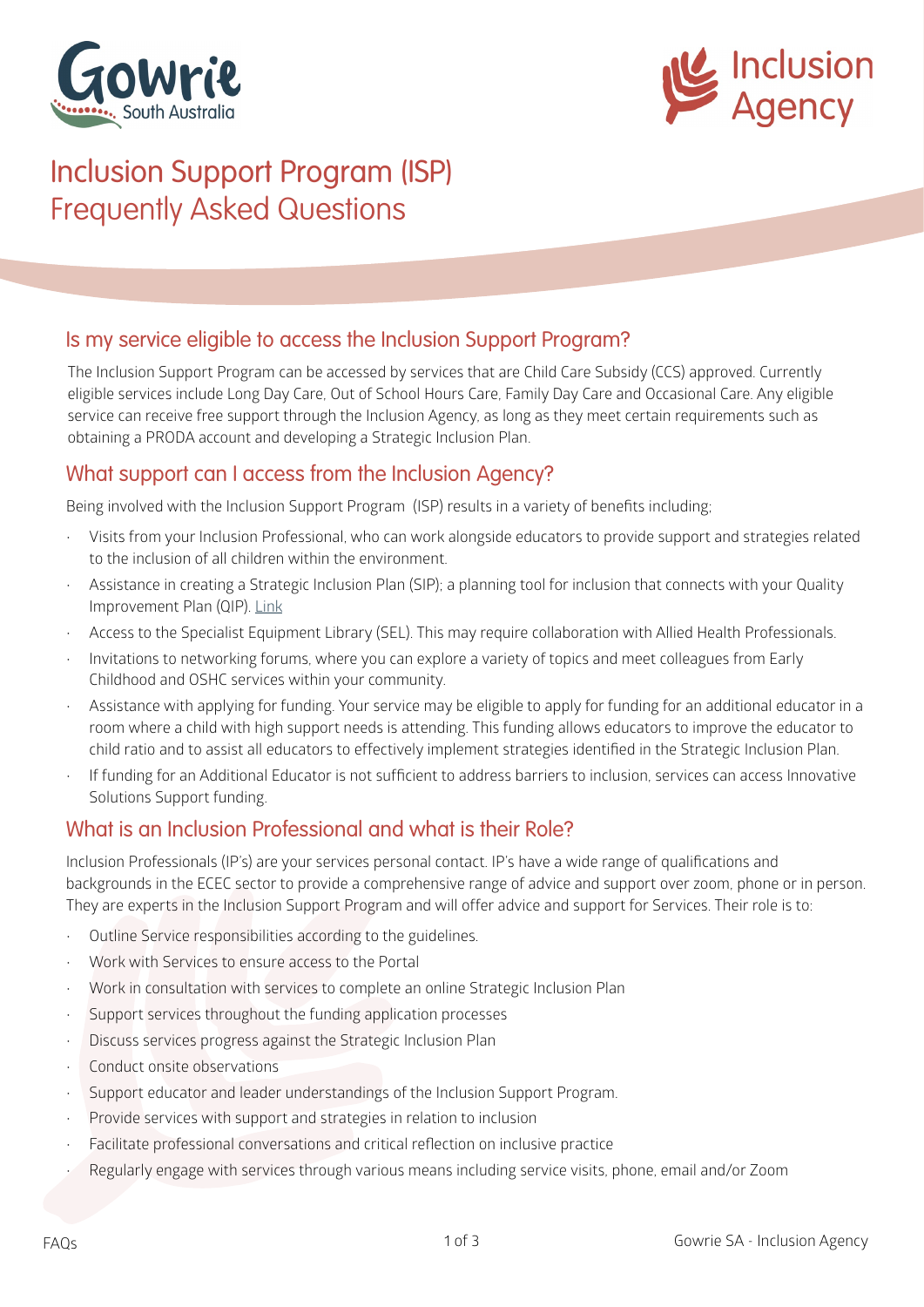



# Inclusion Support Program (ISP) Frequently Asked Questions

## How can I access the Inclusion Support Program?

Download and complete a Request for Service (RFS) form and send it to the South Australian Inclusion Agency (Gowrie SA). As soon as we receive your Request for Service, our Placement Officer will allocate an Inclusion Professional (IP). The Inclusion Professional will make contact to discuss your Inclusion Support needs. This will involve the Inclusion Professional visiting your service to discuss how the Inclusion Support Program can best support you.

For more information regarding the Inclusion Support Program, please contact the Inclusion Agency on 1800 129 606 or at inclusion@gowriesa.org.au.

#### What is a Strategic Inclusion Plan?

A Strategic Inclusion Plan (SIP) is a tool for services that includes strategies for improving and embedding inclusive practice, in line with the National Quality Standards (NQS). The development of a SIP recognises the current inclusive capacity of a service and outlines the strategies and actions educators will implement to increase this capacity to include all children. The SIP is a living document that is developed through a process of reflection amongst educators in collaboration with your Inclusion Professional.

A SIP is created for each room or session (otherwise referred to as a Care Environment), as each room has its own educators and children, as well as a unique physical environment, dynamic, and challenges. The SIP is developed, implemented, and evaluated within a 12 month period. A SIP can be updated during this period to reflect any changes, and record the progress made in implementing the strategies and actions outlined. This process will happen alongside your Inclusion Professional.

### What is Proda?

PRODA is an online identity verification and authentication system. It lets you securely access government online services including the Inclusion Portal.

See instructions on how to apply for a PRODA account [here.](https://gowriesa.org.au/docs/Obtaining-a-PRODA-Account-Web.pdf#asset:1956) If you are experiencing difficulties, the PRODA helpdesk can help you resolve these technical difficulties.

### How do I access the Portal?

You can login to the Portal by visiting the IDFM website and clicking on "IS Portal Login" in the top right hand corner and enter your PRODA login details. You will then be forwarded to the Portal.

#### What funding streams are available for my service to access?

The Inclusion Development Fund has several streams of funding that your service may be eligible to access;

- IDF Subsidy for an Additional Educator
- IDF Subsidy for Immediate/Time Limited Support
- Family Day Care Top Up
- Innovative Solutions Support

Please speak to your Inclusion Professional for further detail regarding these funding streams, or refer to the ISP [Guidelines.](https://www.dese.gov.au/child-care-package/resources/inclusion-support-program-isp-guidelines)